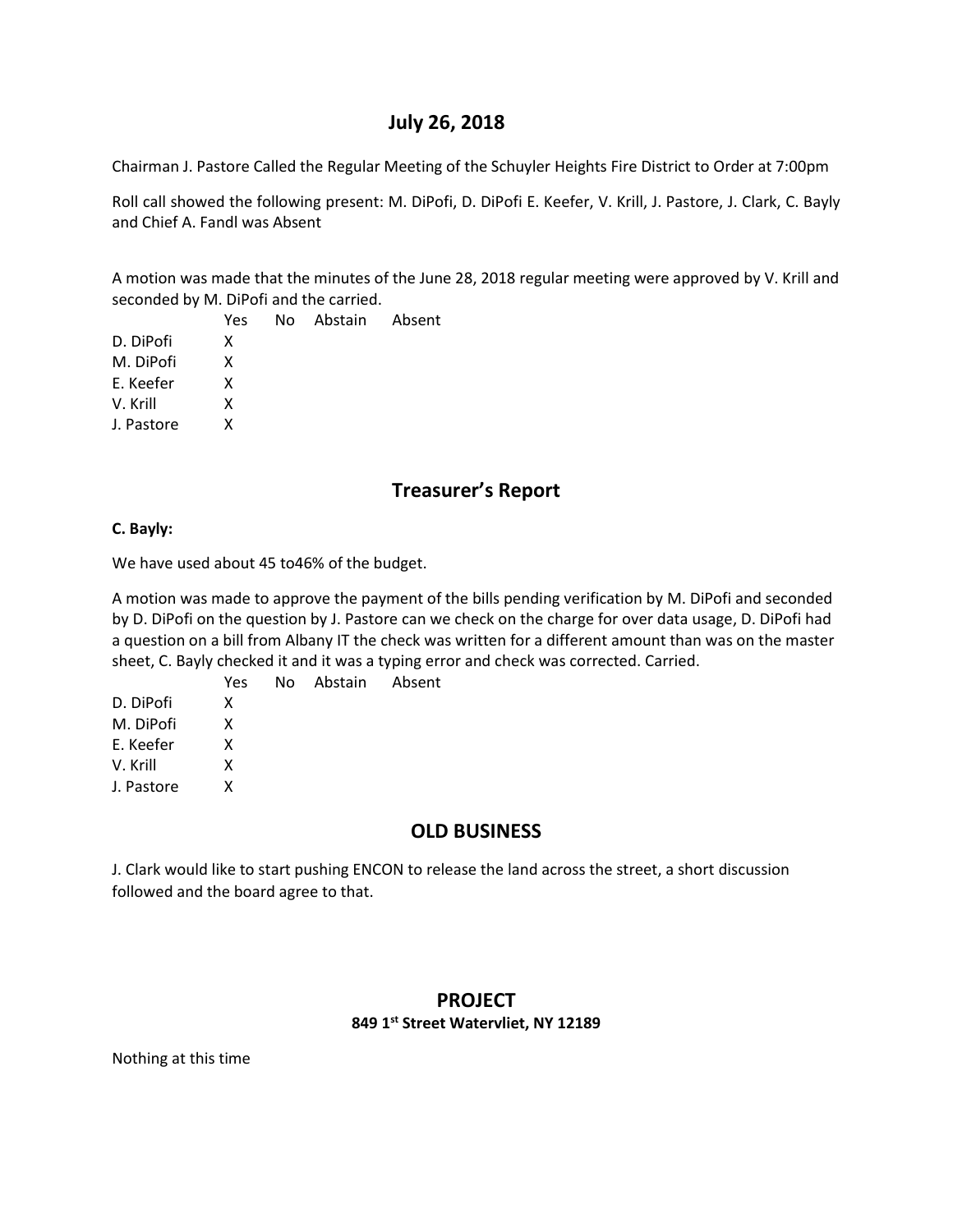## **NEW BUSINESS**

We received quotes to put A/C in the Meeting Room as requested by M. DiPofi.

Holbrook Heating & A/C; gave 2 options, one for about 137 people for the amount of \$21,070.80 electrical by other. Second for about 50 people for the amount \$14,047.20 electrical by other. See quotes in minutes.

Family Danz Heating & Cooling; quote for \$22,512.00 electrical by other. See quotes in minutes.

Crisafulli Bros. \$23,983.00 electrical by other. See quotes in minutes.

John McElligott for \$24,400.00 with electric. See quotes in minutes.

A motion was made by E. Keefer to award the bid to John McElligott for \$24,400.00 with the electrical and seconded by M. DiPofi on the question J. Pastore what is the warranty on his bid, J. Clark stated it is what the manufacturer warranty is., carried

|            | Yes | No. | Abstain Absent |  |
|------------|-----|-----|----------------|--|
| D. DiPofi  | x   |     |                |  |
| M. DiPofi  | x   |     |                |  |
| E. Keefer  | x   |     |                |  |
| V. Krill   | x   |     |                |  |
| J. Pastore | x   |     |                |  |
|            |     |     |                |  |

# **CHIEF'S REPORT**

### **No report**

## **REPORTS**

### **V. Krill:**

On July 11, 2018 at 1:45 PM I talked to the town highway department Dan Chamber about the ditch across the street in front of 849 1<sup>st</sup> St., Watervliet, NY. Dan said they didn't take down bushes like those on the hill until the fall time frame. I did bring up about maybe put in something like gravel in the ditch or something to keep this from happening each year I was only being proactive about this he agreed to talk later about this. See handwritten report enclose in the minutes.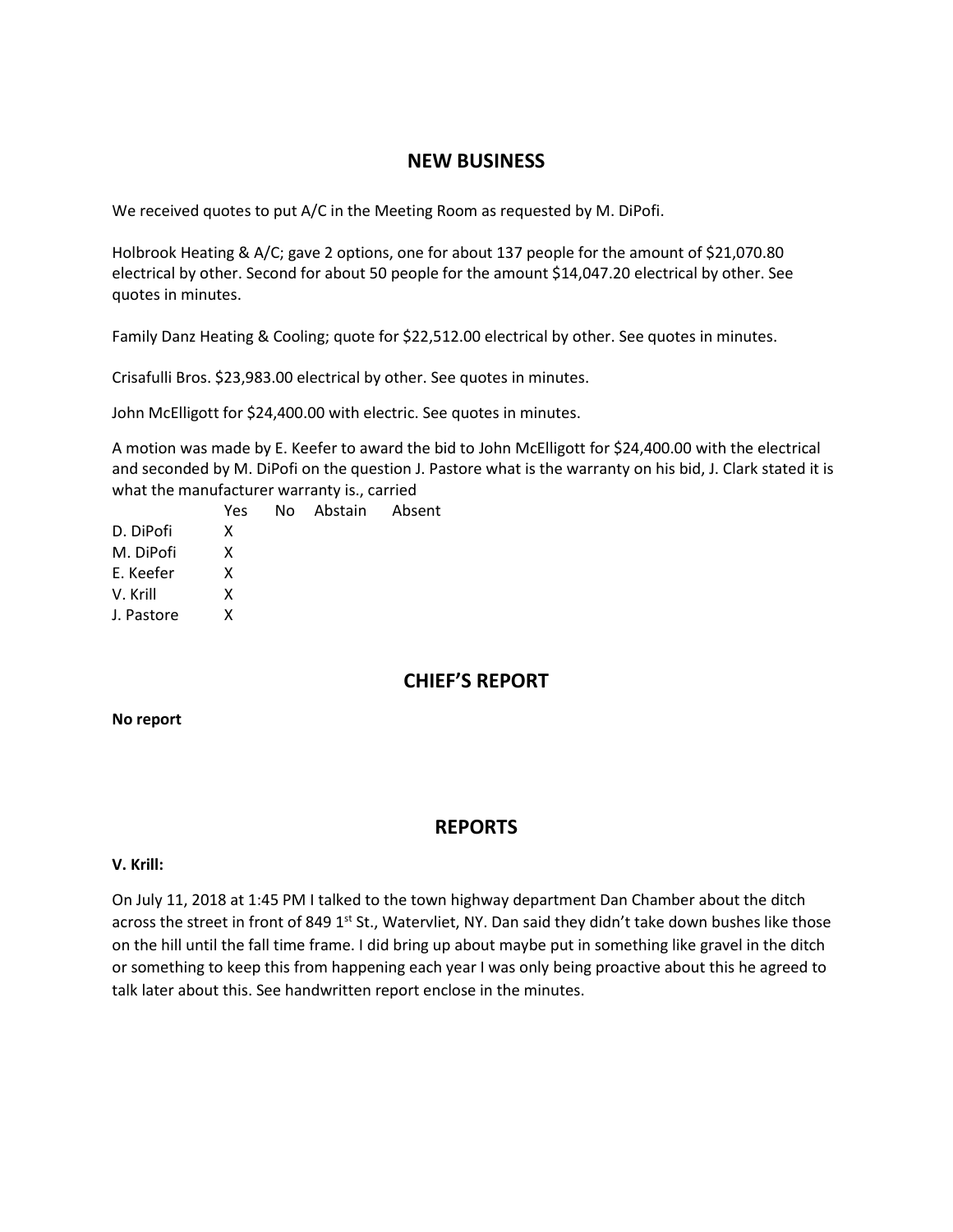### **M. DiPofi:**

I talked to L&W Lawn Care about the price of the mowing at 849 1<sup>st</sup> St., Watervliet, NY, he stated we was getting a good price but it really only needed to be caught every 2 or 3 weeks at this time of year. V. Krill will call and have the lawn done every 2 weeks a short discussion followed and J. Pastore said he will hand it and make the call.

### **D. DiPofi:**

Ted's Fish Fry would like to purchase the 3 used large appliances in the kitchen for \$1000 and will pick them up for removal.

M. DiPofi made a motion to sell them to Ted's and money goes to the company seconded by V. Krill carried.

|            | Yes | No Abstain Absent |  |
|------------|-----|-------------------|--|
| D. DiPofi  |     | x                 |  |
| M. DiPofi  | x   |                   |  |
| E. Keefer  | x   |                   |  |
| V. Krill   | x   |                   |  |
| J. Pastore | x   |                   |  |

I spoke to Aaron about the gear in the trailer there are 40 bottles in 23 packs and 3 gas vent fans and would like to have them donated to the Chilson Volunteer Fire Department, i.e. enclose a letter from them asking for the equipment and explaining why. A. Fandl stated that he was okay with it all was needed in the board's approval.

A motion was made by M. DiPofi to donate the equipment to Chilson Volunteer Fire Department seconded by V. Krill carried.

|            | Yes | No Abstain Absent |  |
|------------|-----|-------------------|--|
| D. DiPofi  | x   |                   |  |
| M. DiPofi  | x   |                   |  |
| E. Keefer  | x   |                   |  |
| V. Krill   | x   |                   |  |
| J. Pastore | x   |                   |  |

I would like the board's opinion on the company renting out the hall for kid's birthday parties, a discussion followed and the board was unanimously agreeable.

### **E. Keefer:**

Nothing at this time

### **J. Pastore:**

I have a question which is probably for J. Clark can the district by material for the stage, J. Clark stated this could not be done by law.